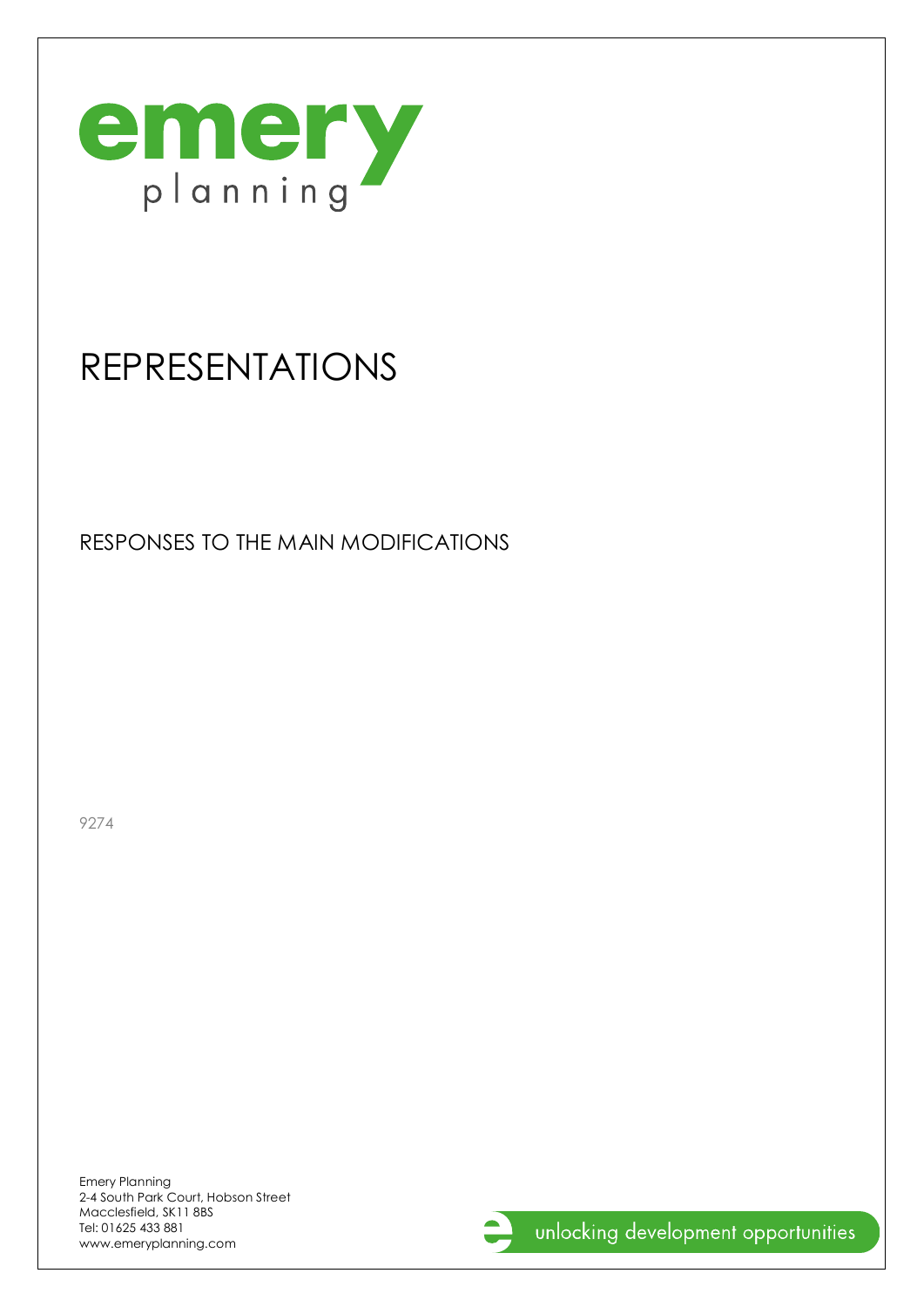| Project        | :9274                                           |
|----------------|-------------------------------------------------|
| Site address   | : Land between 27 and 33<br>West Bank, Saxilby, |
|                | Lincoln, LN1 2LU                                |
| Client         | : Click here to enter text.                     |
| Date<br>Author | : 03 March 2017<br>: Peter Emery                |

This report has been prepared for the client by Emery Planning with all reasonable skill, care and diligence.

No part of this document may be reproduced without the prior written approval of Emery Planning.

Emery Planning Partnership Limited trading as Emery Planning.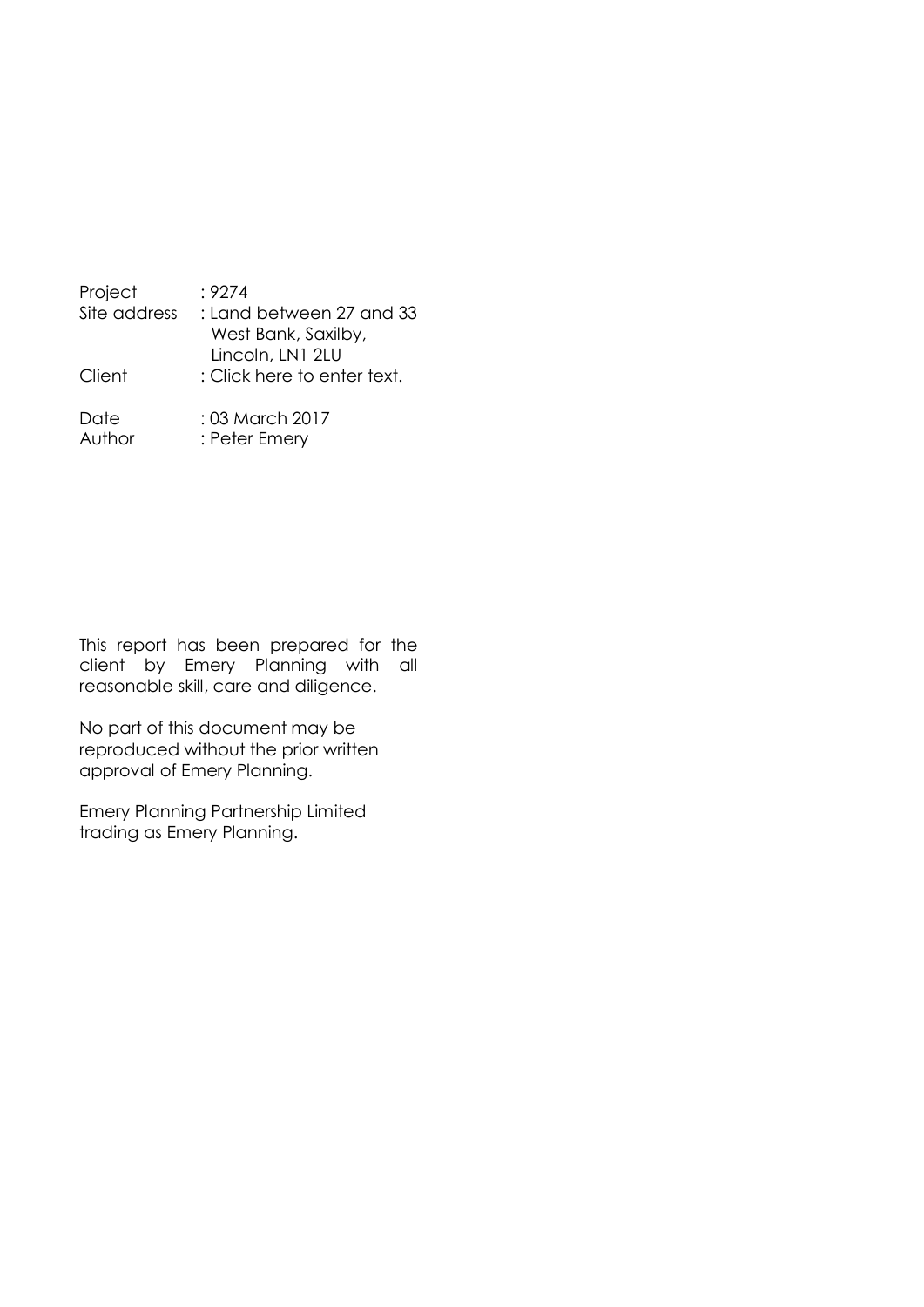# Contents:

| 1. Main modification MM/2: Policy LP2          |    |
|------------------------------------------------|----|
| 2. Main modification MM/7: Policy LP3          | 3  |
| 3. Main Modification MM/8: Policy LP3          | 3  |
| 4. Main Modification MM/67: Amended Trajectory | 10 |

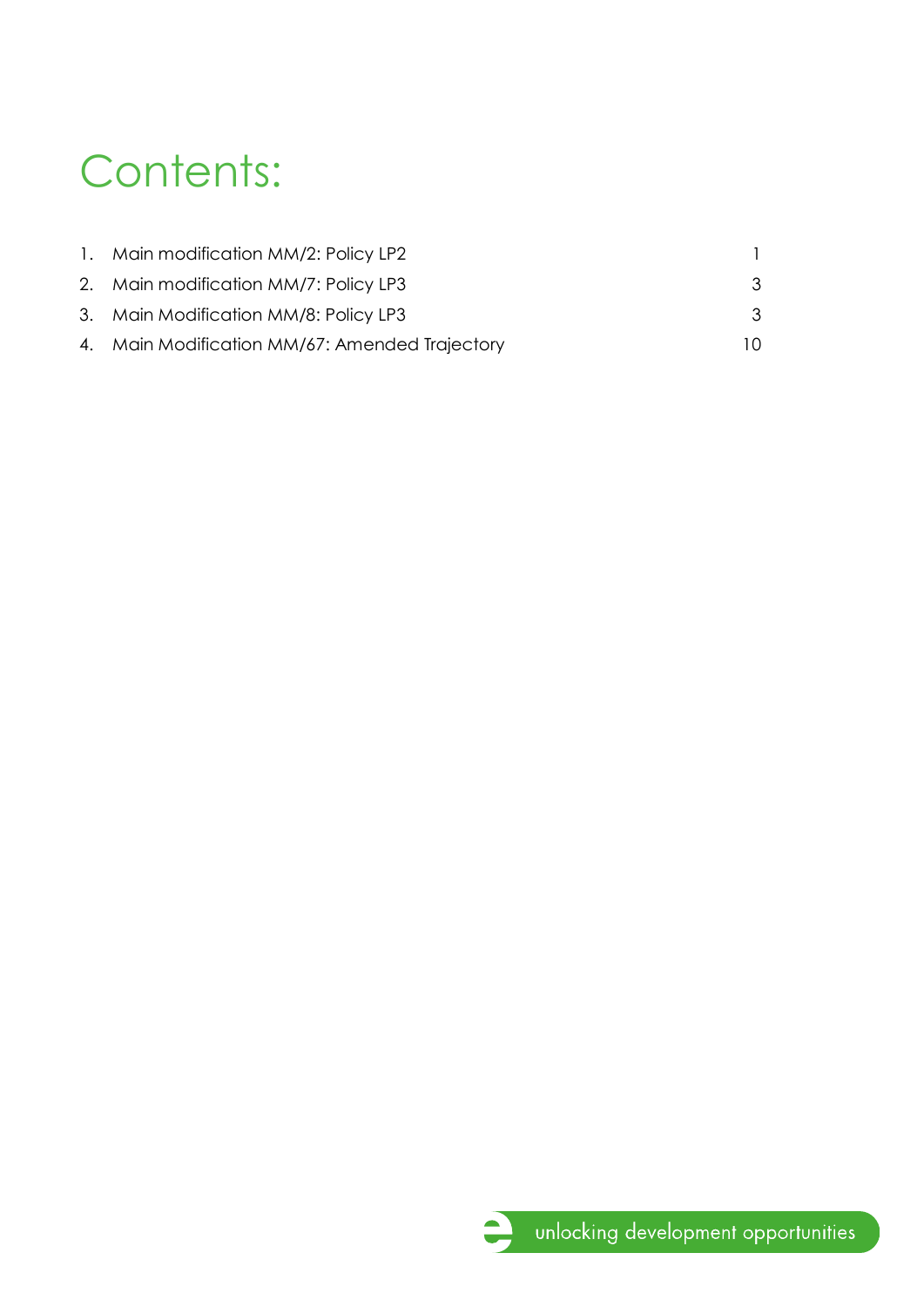REPRESENTATIONS Land between 27 and 33 West Bank, Saxilby, Lincoln, LN1 2LU 03 March 2017

### **1. Main modification MM/2: Policy LP2**

#### **The spatial strategy and settlement hierarchy**

- 1.1 MM/2 proposes to amend policy LP2 by making three significant amendments in section 4 to large villages.
- 1.2 The first is the insertion of housing into the list of uses that large villages provide. This amendment is fully supported.
- 1.3 The second, is the insertion of … "*within the existing developed footprint"…* which replaces *… "of the existing urban area"*. The development footprint of the settlement is defined as the continuous built form of the settlement and four exclusions are specified which includes:
	- · dispersed buildings clearly detached from the continuous built-up area of the settlement; and
	- · undeveloped land within the curtilage of buildings on the edge of the settlement.
- 1.4 It is considered that the second amendment as proposed to be worded is open to (mis) interpretation and needs further clarification. e.g.
	- · What is meant by … "*clearly detached…"* in the definition of the term*…* "developed footprint?"
	- · When would individual or groups of buildings be so… "*clearly detached*"… and not be infill development – generally defined as filling in a gap in a largely built-up frontage?
	- · Similar considerations of interpretation apply also to differentiating the relationship of individual or groups of buildings from either the surrounding countryside or the built-up area.
- 1.5 The third amendment states that in exceptional circumstances additional growth in appropriate locations… "*outside of, but immediately adjacent to, the developed footprint…*" might be considered favorably… for small sites.
- 1.6 It is considered that the third amendment does not provide the certainty required for consistent decision making. It needs changes to the wording to make it clear and more effective.

<span id="page-3-0"></span>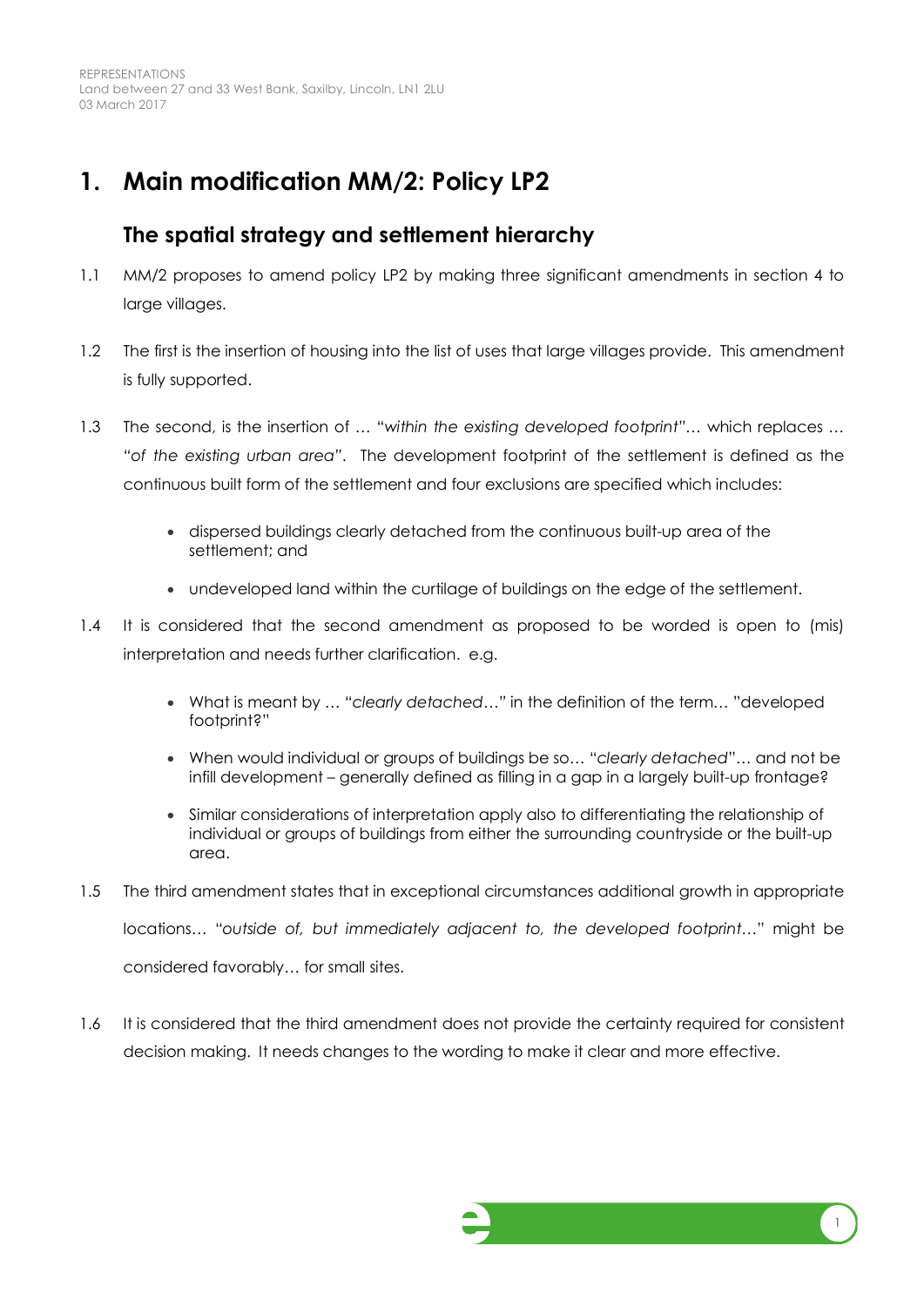- 1.7 When the proposed modification is used in conjunction with the term "*exceptional circumstances*" where only growth on small sites outside of but immediately adjacent to the developed footprint of large villages might be considered favourably, it does not accord with the presumption in favour of sustainable development in paragraphs 14 and 15 of the Framework, where "*if it is clear the development is sustainable it can be approved without delay*". Nor would it be in accord with paragraph 50 of the Framework of delivering a wide choice of high quality homes and widen the choice for home ownership.
- 1.8 In the circumstances of large villages, development of small sites on the edges of the settlements, which by definition are most likely to be sustainable, should be approved without delay. There should not be the added test of sites being so exceptional.
- 1.9 It is accepted that for a site to qualify as appropriate for development, guidance is needed and this is provided in the term…"appropriate locations" which is defined in the policy. This term has three requirements. The first of these, we consider should be amended to reflect the wording in requirements 2 and 3 and should read that the site, if developed, would:

*"not significantly harm the core shape and form of the settlement"…* instead of *…. "retain… etc."*

- 1.10 The use of the word "*retain*" could be used to prevent needed development on small sites which would not significantly harm the character and appearance of the settlement or its setting or the surrounding countryside.
- 1.11 It is considered that given the definitions proposed for this policy with the amended wording recommended, than the term …"*in exceptional circumstances*" is superfluous and not in accord with the paras in The Framework referred to above and therefore, should be deleted.
- 1.12 If "exceptional circumstances" however, is retained in the policy and in definition, \*\*\*\*\* then it is recommended that after… "*the decision maker to determine, but could be, for example*", …insert… "*but not exclusively*" (as used in definition\*\*). It is considered that the delivery of a community facility should not be treated as the only exception to allow a development which meets the criteria of an "*appropriate location*".

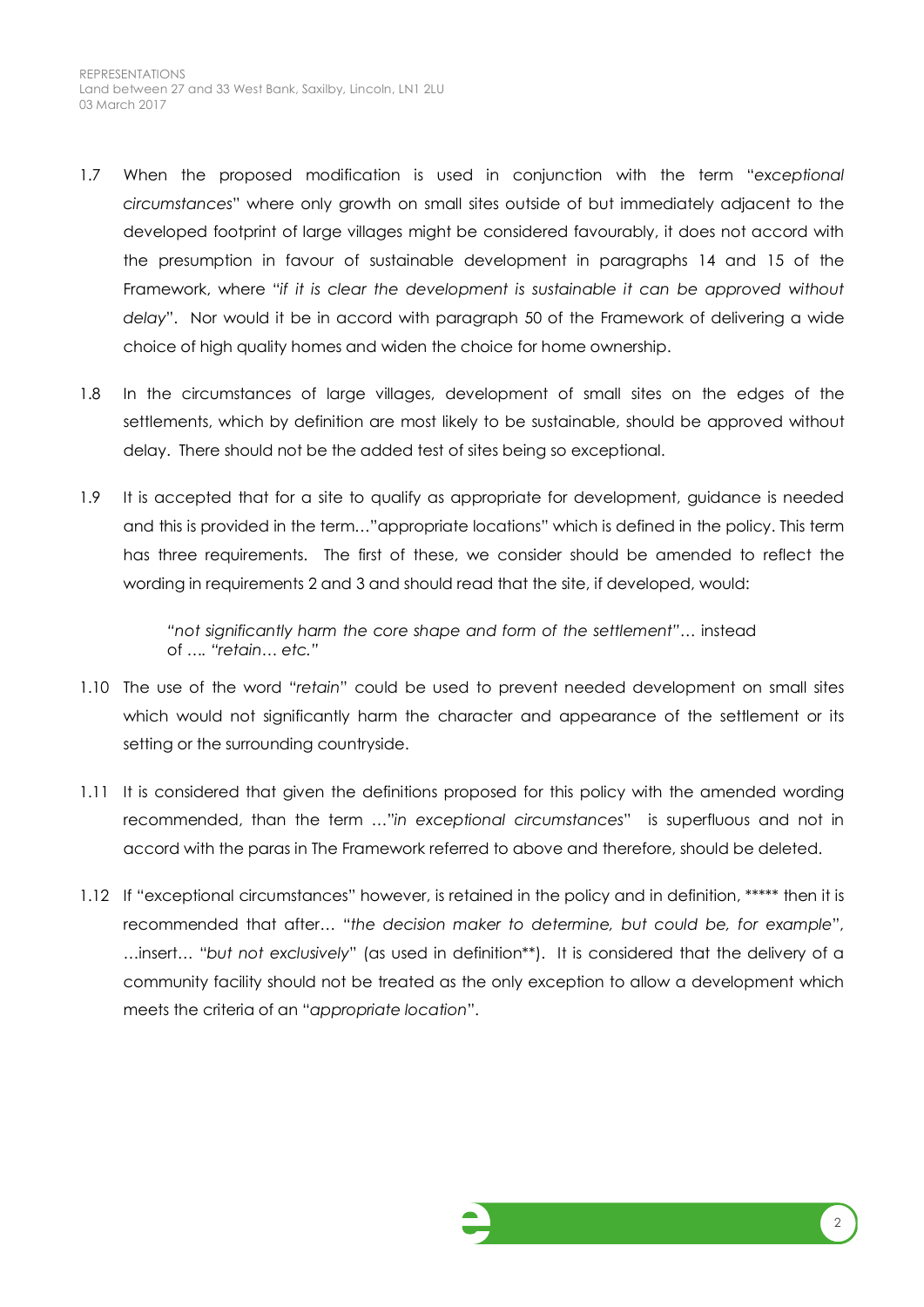REPRESENTATIONS Land between 27 and 33 West Bank, Saxilby, Lincoln, LN1 2LU 03 March 2017

## **2. Main modification MM/7: Policy LP3**

- 2.1 This proposed main modification relates to the monitoring and publishing of dwellings completed and permitted against the target growth levels for each village by Central Lincolnshire. According to Appendix 4, it requires "live" data to be published every quarter. This modification is supported but why does it just apply to categories 5 and 6 – medium and small villages and not to other settlements in the hierarchy?
- 2.2 We note that in a response to a query to the programme officer concerning the publication of house completion figures, we received the following text following her discussion with the Central Lincolnshire Local Plan Team:-

*"Latest housing figures, assuming you mean completions and trajectory going forward (rather than housing requirement) are in the five year supply report from September 2016. This is in the library. (ref. E007D) attached in my previous email.*

*"The next figures published will be sometime this year. The precise date is not known at present as it will require the Districts to provide the monitoring from April 2016 – March 2017. I would expect this sometime in the autumn, and it will be published on the Central Lincolnshire website when it is completed".*

2.3 Based on this response, the publication of figures on completions and the trajectory going forward will not take place quarterly, as required by MM/7. A clear commitment on quarterly publications of housing figures by the council is required.

# **3. Main Modification MM/8: Policy LP3**

3.1 Main modification MM/8 proposes to amend policy LP3: Level and Distribution of Growth by including the following new paragraph:

> *"For the purposes of identifying and updating annually a supply of specific deliverable sites sufficient to provide five years' worth of housing against the Local Plan's housing requirements, the 'Liverpool method' of spreading the*  backlog across the remainder of the plan period applies to Central *Lincolnshire for all reports published up to 31 December 2021".*

<span id="page-5-1"></span><span id="page-5-0"></span>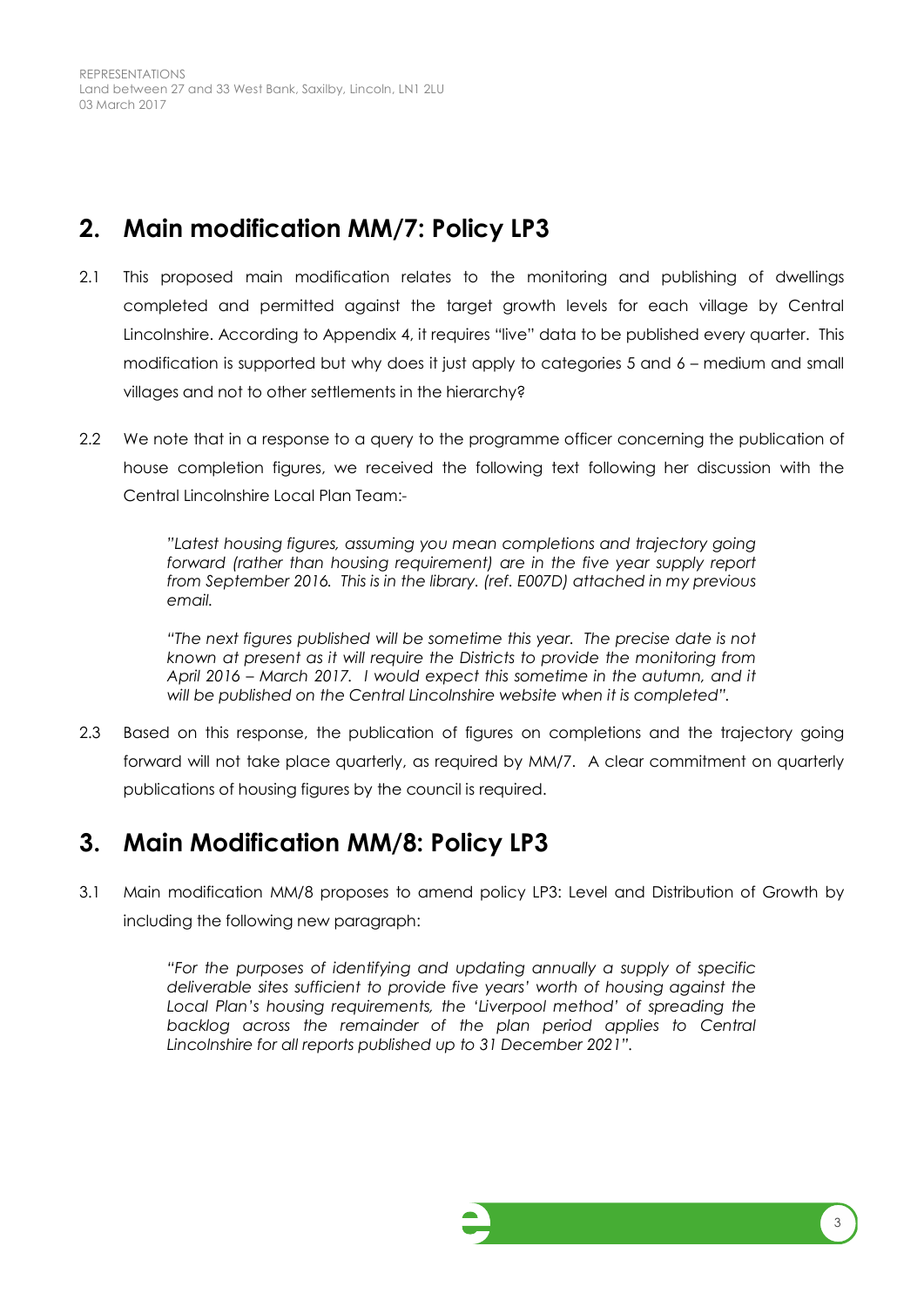- 3.2 The backlog of 2,425 dwellings accumulated between 1st April 2012 and 31st March 2016 is significant. It represents over 1.5 years of unmet housing need (i.e. 2,425 / 1,540 = 1.57 years). The authorities anticipate that the backlog will increase by a further 427 dwellings by 1st April 2017 as they estimate that there will only be 1,113 dwellings completed between 1st April 2016 and  $31st$  March (i.e.  $1,540 - 1,113$ ). Consequently, the accumulated backlog is expected to be 2,852 dwellings.
- 3.3 The NPPF does not specifically state how the backlog should be addressed. However, it did introduce a requirement to "boost significantly" the supply of housing (paragraph 47). Importantly, the backlog is a shortfall in supply which exists at the start of the five year requirement, so to defer addressing it until the end of the plan period makes little sense in the light of paragraph 47. Addressing the backlog as soon as possible would however be consistent with this paragraph.
- 3.4 Paragraph 3-035 of the PPG (Reference ID: 3-035-20140306): "How should local planning authorities deal with past under-supply?" provides further guidance. It states:

*"Local planning authorities should aim to deal with any undersupply within the first 5 years of the plan period where possible. Where this cannot be met in the first 5 years, local planning authorities will need to work with neighbouring authorities under the 'Duty to Cooperate'."*

3.5 Consequently, the PPG is clear that local planning authorities should aim to deal with the backlog within five years. Whilst the PPG does appear to recognise that there may be circumstances in which this is not possible, it does not suggest that the backlog should be addressed over any other period in those circumstances. Instead it states that local planning authorities will need to work with neighbouring authorities under the 'Duty to Co-operate', presumably with adjacent authorities looking to help to address the backlog by making immediate provision. As far as we are aware, none of the adjacent authorities have agreed to meet Central Lincolnshire's unmet need through the Duty to Corporate. However, even if they had, the PPG does not endorse deferring addressing the issue for longer than five years. There is therefore no support in either policy or guidance for the council's approach to addressing the backlog through the Liverpool methodology.

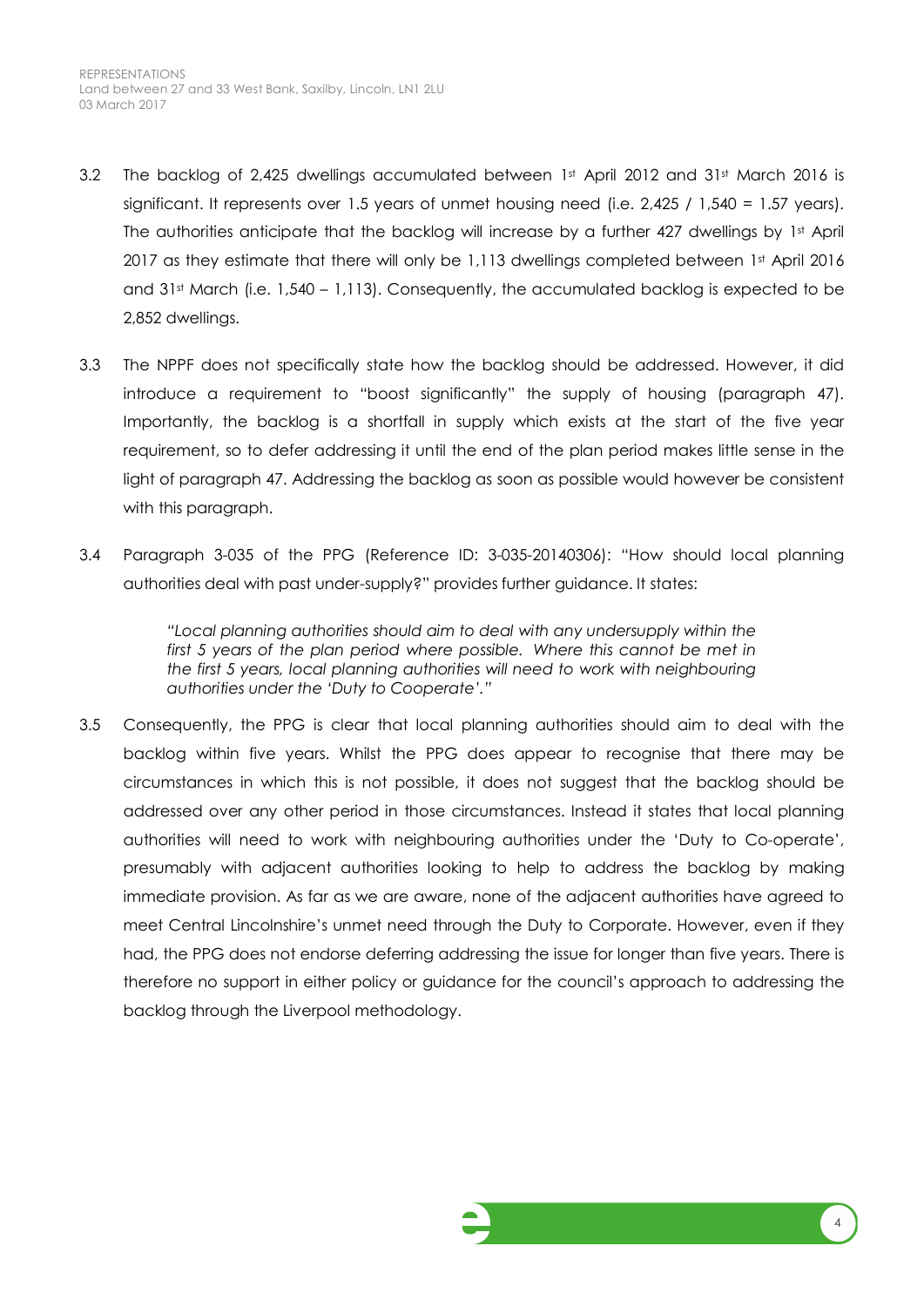3.6 Furthermore, we note from Central Lincolnshire's Five Year Land Supply Report 1st April 2017 to 31st March 2022 (ref: E007D, published September 2016) that the authorities are claiming a five year supply of 12,712 dwellings (see table 5 of E007D). This is far in excess of the base five year requirement (i.e. 1,540 X 5 years = 7,700 dwellings) and whole backlog (i.e. 2,852 dwellings) combined (i.e. 10,552 dwellings). Indeed, it would allow the authorities to demonstrate a deliverable five year supply of housing land including addressing the backlog in full in the five year period plus a 20% buffer. We set this out in the following table:

#### **Table 1: Council's Supply Position based on Sedgefield**

| $\forall$ | Five year requirement (1,540 X 5)                                  | 7,700  |
|-----------|--------------------------------------------------------------------|--------|
|           | Backlog 1st April 2012 to 31st March 2016                          | 2,425  |
|           | Estimated backlog 1st April 2016 - 31st March 2017 (1,540 - 1,113) | 427    |
|           | Total five year requirement                                        | 10,552 |
|           | Buffer $(20\% \text{ of } D)$                                      | 2,110  |
|           | Total supply that needs to be demonstrated $(D + E)$               | 12,662 |
| G         | Assessed five year supply 1st April 2017 to 31st March 2022        | 12,712 |
|           | Five year supply                                                   | 5.02   |

- 3.7 The proposed new paragraph itself even appears to recognise that the backlog would be addressed in full in the five year period as it only states that the Liverpool method should be used up to December 2021. There is no explanation as to what method should apply post December 2021.
- 3.8 In summary, there is no justification for applying the Liverpool method in Central Lincolnshire, based on the current trajectory. Either the Sedgefield Method should be used or a more realistic trajectory should be proposed.
- 3.9 In the event that the council maintains the current trajectory, the new paragraph should be amended as follows:

*"For the purposes of* identifying and updating annually a supply of specific deliverable sites sufficient to provide five years' worth of housing against the Local Plan's housing requirements, the accumulated backlog should be addressed in full in the five year period in accordance with paragraph 3-035 of the PPG".

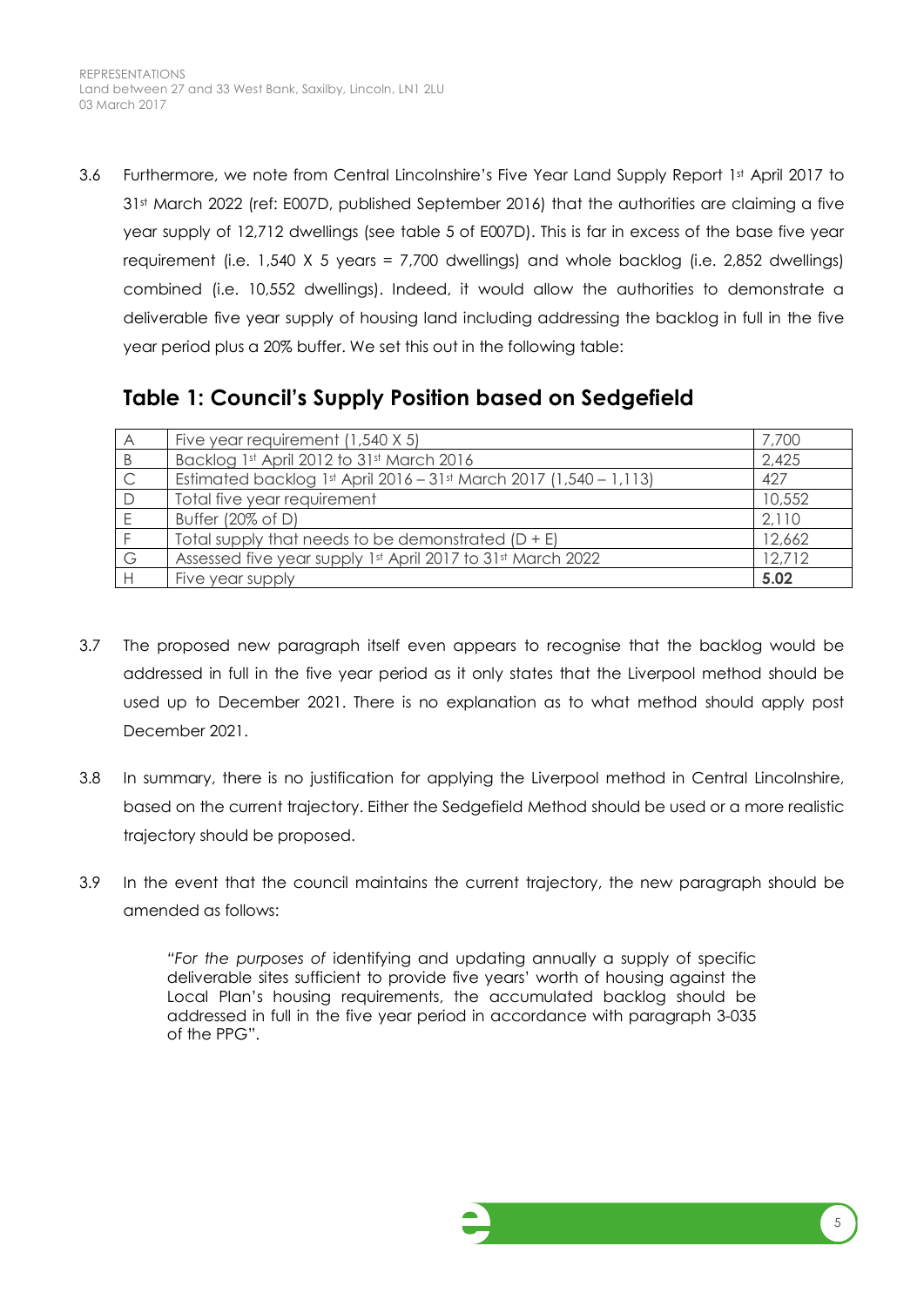3.10 It should be noted from the above table that our calculations apply the buffer to the backlog as well as to the base requirement. This is because In our view, the total five year requirement includes the backlog. As set out in paragraph 47 of the NPPF, the 20% buffer is applied to:

> *"provide a realistic prospect of achieving the planned supply and to ensure choice and competition in the market for land".*

- 3.11 Therefore the 20% buffer is applied to the whole five year requirement to provide a realistic prospect of achieving it.
- 3.12 In a decision published in July 2014 relating to two appeals at land at Pulley Lane, Droitwich Spa (PINS refs: APP/H1840/A/13/2199085 and APP/H1840/A/13/2199426), where the issue had been contested, Inspector Harold Stephens concluded at paragraph 8.46 that:

*"It is also clear that the 20% buffer should be applied to the entire 5-year requirement (including the historic shortfall)."*

3.13 The Secretary of State agreed with Inspector Stephens in relation to the calculation of the five year supply in paragraph 14 of his decision letter:

> *"For the reasons given at IR8.38-8.55, the Secretary of State agrees with the Inspector's conclusions at IR8.56-8.58 that the Council cannot demonstrate a 5-year housing land supply, so that the test in paragraph 14 of the Framework applies".*

3.14 Notwithstanding this, the Secretary of State in an appeal decision letter dated 19th January 2015 regarding land bounded by Gresty Lane, Rope Lane, Crewe Road and A500, Crewe (Cheshire East, PINS ref: APP/R0660/A/13/2209335) stated at paragraph 14:

> *"the Secretary of State disagrees with the Inspector's approach of including the allowances for each year's backlog in the overall sum to which the buffer*  should be applied as he sees this as double-counting. He considers that it *would be more appropriate to add the figures for the backlog once the figure for each year's need has been adjusted to include the buffer. This would result in a slightly lower total requirement for each year but, nevertheless, one to which he considers that a 20% backlog should be applied."*

3.15 Whilst the Secretary of State does not explain what is meant by "double-counting", he was of the view that the buffer should not be applied to the backlog. This appeared to have settled the matter at the beginning of 2015.

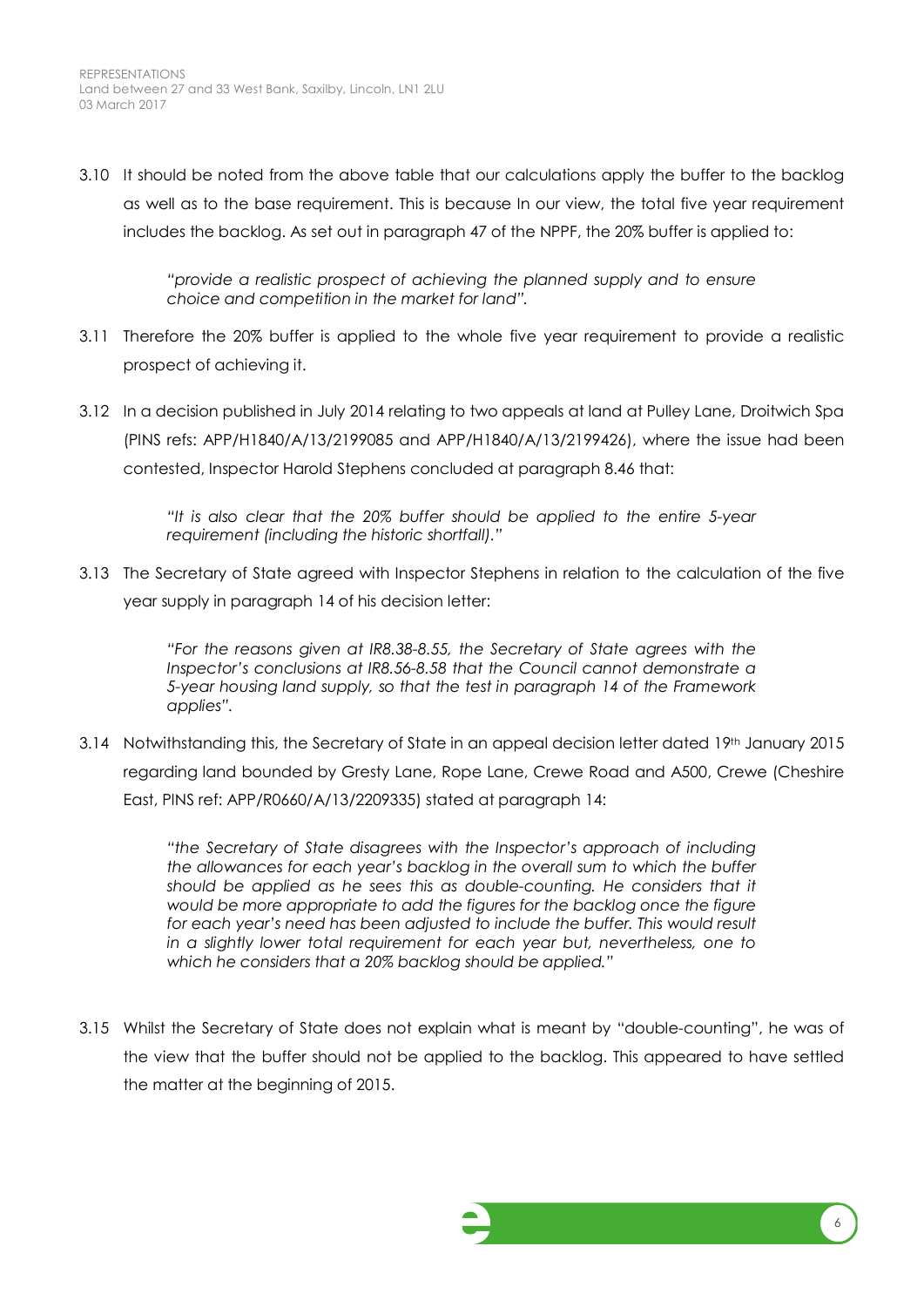3.16 However, not long after the Gresty Lane decision was published, on 17th March 2015 an appeal decision regarding land off Audlem Road / Broad Lane, Stapeley, Nantwich in the same authority (Cheshire East, PINS ref: APP/R0660/A/13/2197532,), the Secretary of State concluded:

> "*The Secretary of State agrees with the Inspector's conclusions at IR12.5 that the position on the housing land supply in the Council's area is fluid and, for the reasons given at IR12.6-12.9, he also agrees (IR12.10) that a 20% buffer should be favoured with regard to the housing supply target in these appeals – giving a total of requirement of approximately 10,700 dwellings over the next five years."*

- 3.17 The 10,700 figure, which the Secretary of State concluded was the housing requirement for Cheshire East over the five year period applies the buffer to the backlog.
- 3.18 A further Secretary of State appeal decision where the application of the buffer was debated relates to a decision regarding land at Bagley Lane / Calverley Lane, Farsley, Leeds (PINS ref: APP/N4720/A/13/2200640). The case for the Appellant is set out in paragraphs 14 to 76 of the Inspector's supplementary report to the Secretary of State (dated  $27<sup>th</sup>$  January 2015). Paragraph 29 states:

*"The buffer should be added to the base requirement and undersupply, according to the SoS in the Galley Hill and Droitwich Spa appeals. The*  undersupply is what should have been provided according to the CS. A buffer *(whether 5% or 20%) is always to be applied to the base figure from the start of the new plan, so it follows that by not delivering the base requirement figure, the LPA cannot be allowed to wipe out the buffer as well - thereby reducing the requirement it would otherwise have had to meet in the 5 year period simply because it failed to meet the base annual requirement. This would*  have the effect of rewarding a failure to deliver with a lower requirement that *would have otherwise been expected."*

3.19 The Inspector agreed with the Appellant. Paragraphs 188 and 189 of the Inspector's supplementary report state:

> *"On the basis that delivery exceeded targets for the first four of the last 10 years, a persistent under delivery of housing has not been proven, a conclusion which is consistent with that which I came to previously [OR176]. This is a judgement based on the particular circumstances in Leeds as put to me at the inquiry. A buffer of 5% should be applied to the five year requirement. The buffer should also be applied to the under supply as to do otherwise would result in some of the CS requirement and the 5% buffer*  disappearing altogether [IR29]. The application of a 5% buffer would not result *in the harm from a higher requirement identified in paragraph 24 of the CSIP [IR87 & 89]*

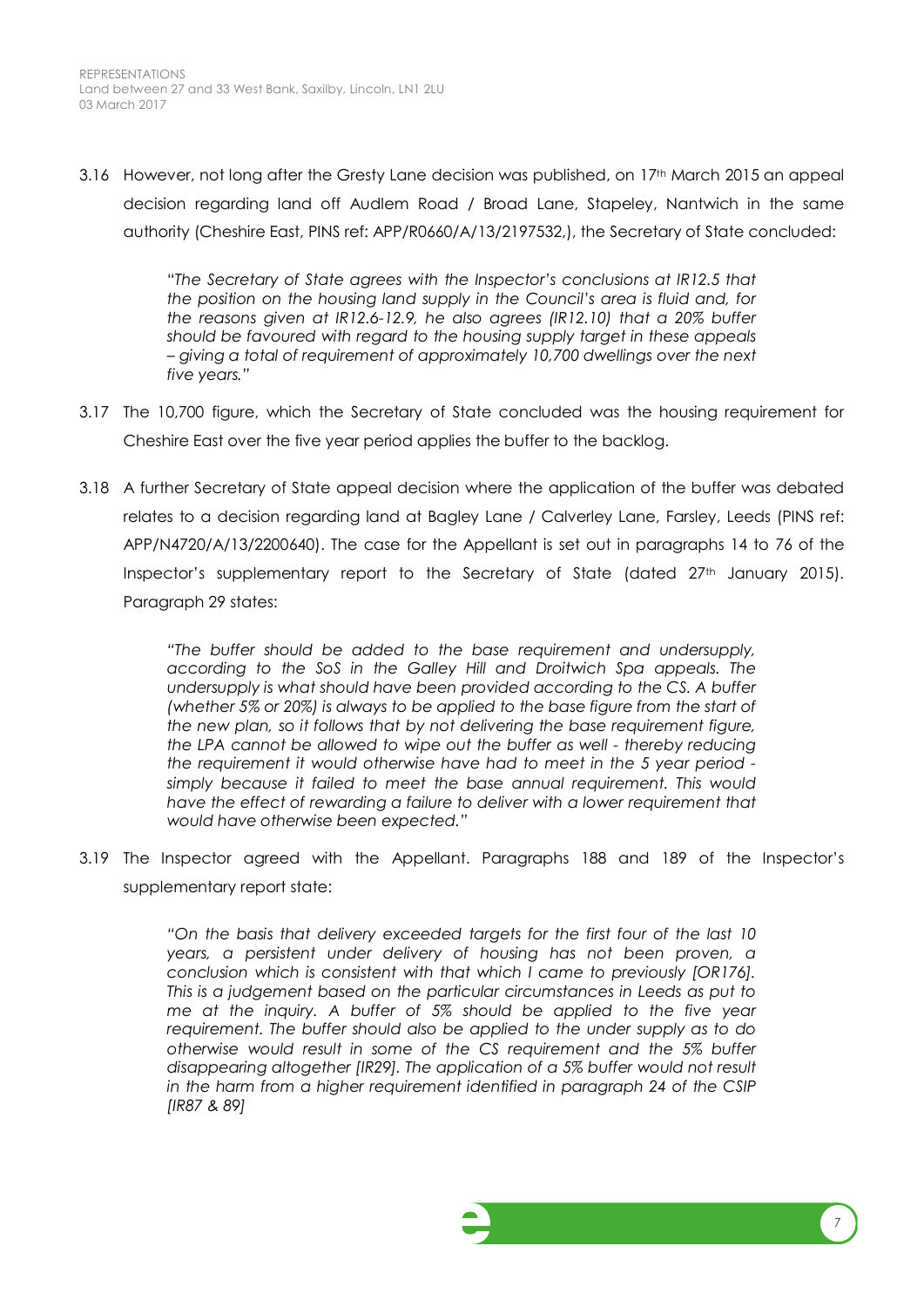*The five year housing requirement comprises about 24,440 dwellings which includes the under supply since April 2012 [IR184] made up in this period and the application of a 5% buffer to both the base requirement and the under supply."*

3.20 In the appeal decision letter, the Secretary of State agreed with both the Inspector's reasoning and conclusion regarding the five year housing requirement. Paragraph 11 of the decision letter (dated 10th March 2015) states:

> *"Like the Inspector, the Secretary of State has then gone on to consider the implications of the shortfall in provision against the base requirement. He agrees with the Inspector's reasoning at IR(ii)184-188, and with his conclusion at IR(ii)189, that the five year housing requirement comprises about 24,440 dwellings including the undersupply since April 2012 to be made up in this period and the application of a 5% buffer"*

- 3.21 With the exception of the Gresty Lane appeal decision, all Secretary of State decisions where this issue has been raised confirm that the buffer should be applied to the backlog.
- 3.22 This approach is in line with other recent appeal decisions. The Inspector for an appeal regarding Land at Goch Way, Andover (PINS ref: APP/C1760/A/14/2222867) states at paragraph 32:

*"There is a dispute between the parties as to whether the 5% (or 20% for persistent under delivery) buffer required by the Framework should be added before or after adding the shortfall. But even assuming the Council's position of adding the buffer before the shortfall is correct (and it seems to me that it is not)…"*

3.23 In appeal decisions regarding Land East of Mount Hindrance Farm, Mount Hindrance Lane, Chard and land east of Crimchard, Chard, the Inspector states at paragraph 42:

> *"The Council suggests that the 20% buffer should not be applied to the backlog as this would result in additional housing. That is incorrect. All it would do is bring forward housing provision from later in the plan period to allow the backlog to be dealt with effectively in the first five years. The buffer affects the supply side; it does not alter the requirement."*

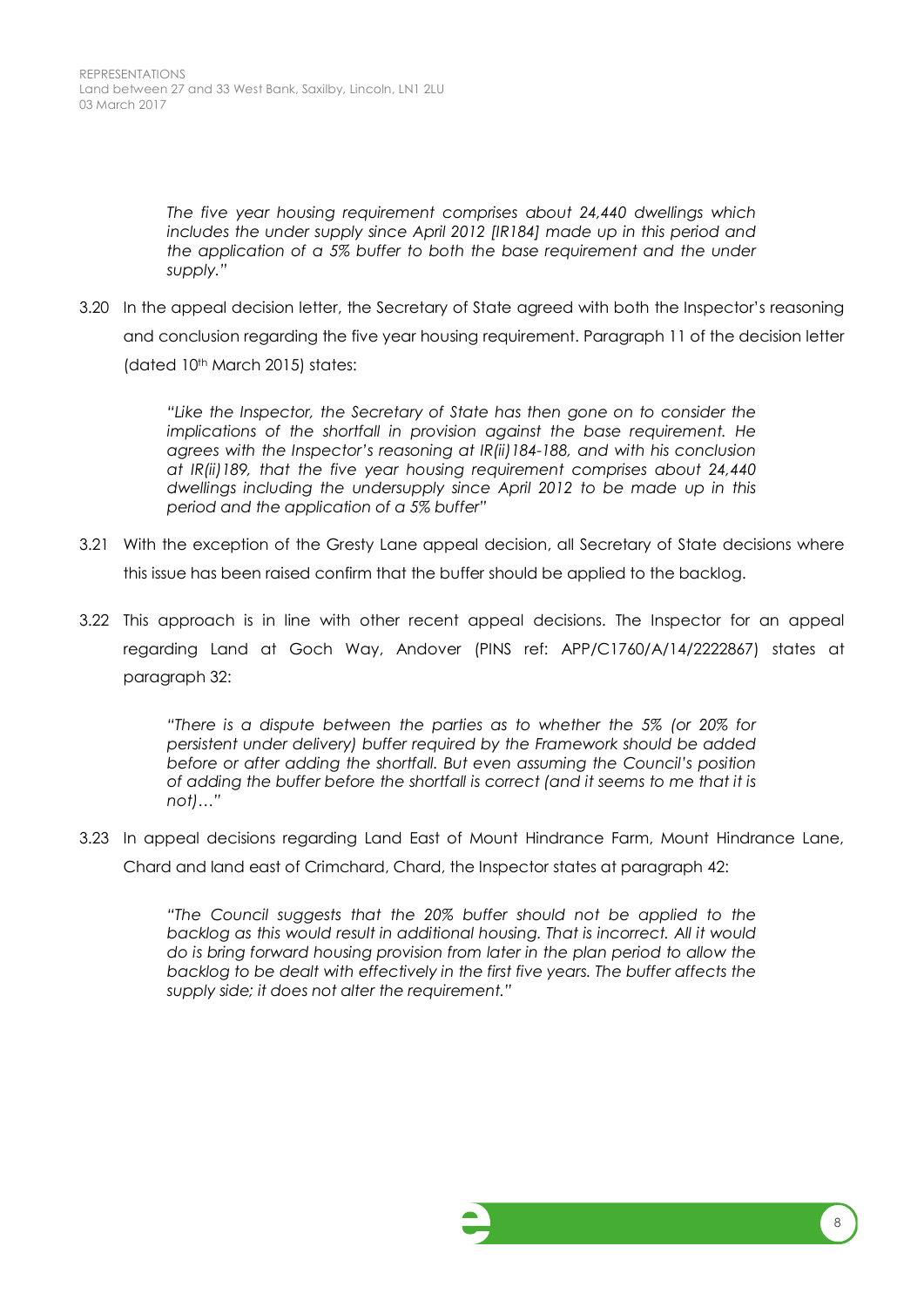3.24 In an appeal decision regarding land at 28 Church Street, Davenham (PINS ref: APP/A0665/W/15/3005148), the Inspector states at paragraphs 19 and 20:

> *"19. The only matter of disagreement regarding the housing requirement is whether the agreed 20% buffer should be applied to the base 5 year requirement as the Council considers or to the base 5 year requirement plus the mutually agreed shortfall as the appellants consider. In all three 2015 appeal decisions in the Borough cited in evidence the former approach was adopted but this may be because the Council's method was not challenged by the appellants in those cases.*

> *20. As evidenced at the Inquiry other recent appeal decisions by both Inspectors and the Secretary of State have been inconsistent on this point and there is no specific mention of it in the NPPF or Planning Practice Guidance (PPG). But there is recent guidance by the Planning Advisory Service that the preferred approach is to apply the buffer to both the requirement and the shortfall which represents all the need that exists. It seems to me that this is the logical way of addressing the issue because the shortfall is part of the requirement that has not yet been delivered and so there is no 'doublecounting'. This is also the methodology used by the LP Pt1 Examining Inspector. For these reasons I favour the appellants' methodology and the 5 year housing requirement is therefore 7,603 dwellings"*

3.25 It is also in line with recent guidance from the Planning Advisory Service (PAS), entitled: "Five Year Land Supply FAQ". This was published on 20<sup>th</sup> July 2015 and states:

> *"We believe the preferred approach is for the buffer to be applied to both the requirement and shortfall. This is the most appropriate order because it ensures the buffer is applied to the full requirement which represents all the need that exists. The idea is that for every year you underprovide the amount adds onto the requirement to be met in the next five years. In reverse any over provision which would count as completions and could be taken off the requirement, to which the buffer is then applied. The idea of the buffer is to ensure that there is flexibility to provide sites and meet the needs that exist."*

- 3.26 We also note that it is in line with the recommendations of the Local Plans Expert Group as set out in its report to the Secretary of State (March 2016, paragraph 43).
- 3.27 Consequently, the buffer should be added to the whole five year requirement, which includes the backlog. Therefore, given that the new paragraph proposed at MM/8 is designed "to avoid the risk of inconsistent application of methods to calculate the supply by subsequent decision makers", we recommend that the following additional sentence is added to the paragraph:-

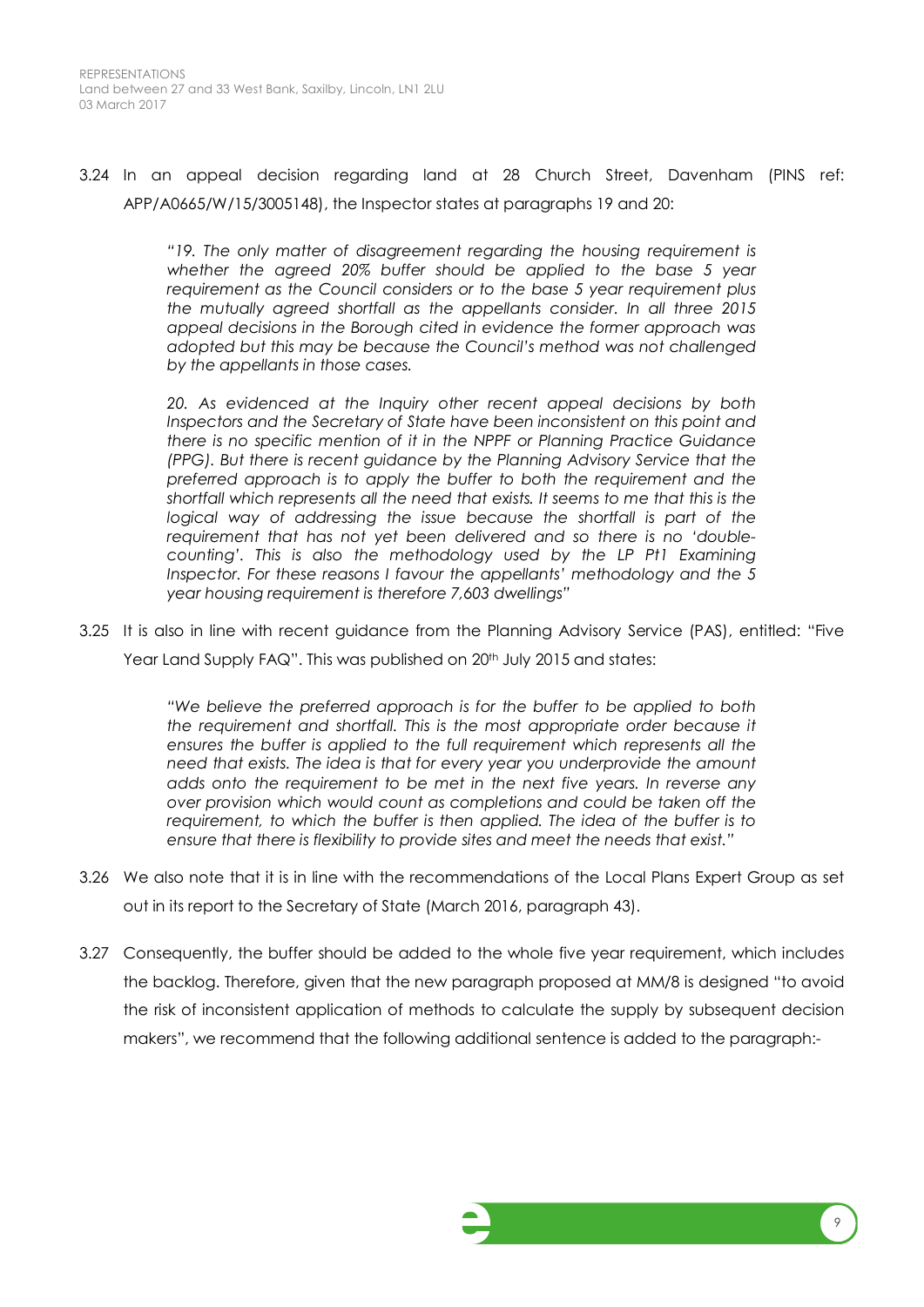REPRESENTATIONS Land between 27 and 33 West Bank, Saxilby, Lincoln, LN1 2LU 03 March 2017

> *"For the avoidance of doubt, the NPPF buffer applies to both the base requirement and the backlog".*

#### **4. Main Modification MM/67: Amended Trajectory**

#### Appendix 3: Revised Local Plan Housing Trajectory

- 4.1 In response to MM/8, we consider that a more realistic trajectory should be proposed than that identified in MM/67. This trajectory is considered to be wholly unrealistic and not deliverable in years 2017/18 to 2024/25. Its purpose appears to be trying to demonstrate a five year housing supply now, rather than one that is based on realistic expectations of the housing market and the house building industry in Central Lincolnshire.
- 4.2 For instance, for years 2018/19 to 2024/25, the trajectory proposes house completion rates at over 2000 dwellings per annum, which is more than twice the average over the past five years from 2011/12. It is also greater than the delivery in the highest year, 2006/07, when 1,989 dwellings were completed, according to the council's response to Q.3 of Matter 6 of its Hearing Statement.
- 4.3 Furthermore, the trajectory shows that in years 2019/20 and 2020/21, completion rates are expected to be above 3,000 dwellings per annum. Such build and sales/rent rates are unrealistic. House builders will only build the number of houses at any one time that the market requires, that can be afforded, where skilled labour is available and there are sufficient sources of materials.
- 4.4 According to the House of Commons All party Parliamentary Group for Excellence in the Built Environment which reported last month, as much as half of the construction industry's skilled labour left the industry following the 2008 recession. And a fifth of the existing building workforce is set to retire in the next five to ten years. There is and will continue to be a substantial construction skills gap, that will not be easily filled.
- 4.5 Similarly, the construction industry continues to suffer shortages in a wide range of building materials and aggregates to provide the scale of housing required across the country, which the government assesses at some 2500 houses per annum.

<span id="page-12-0"></span>